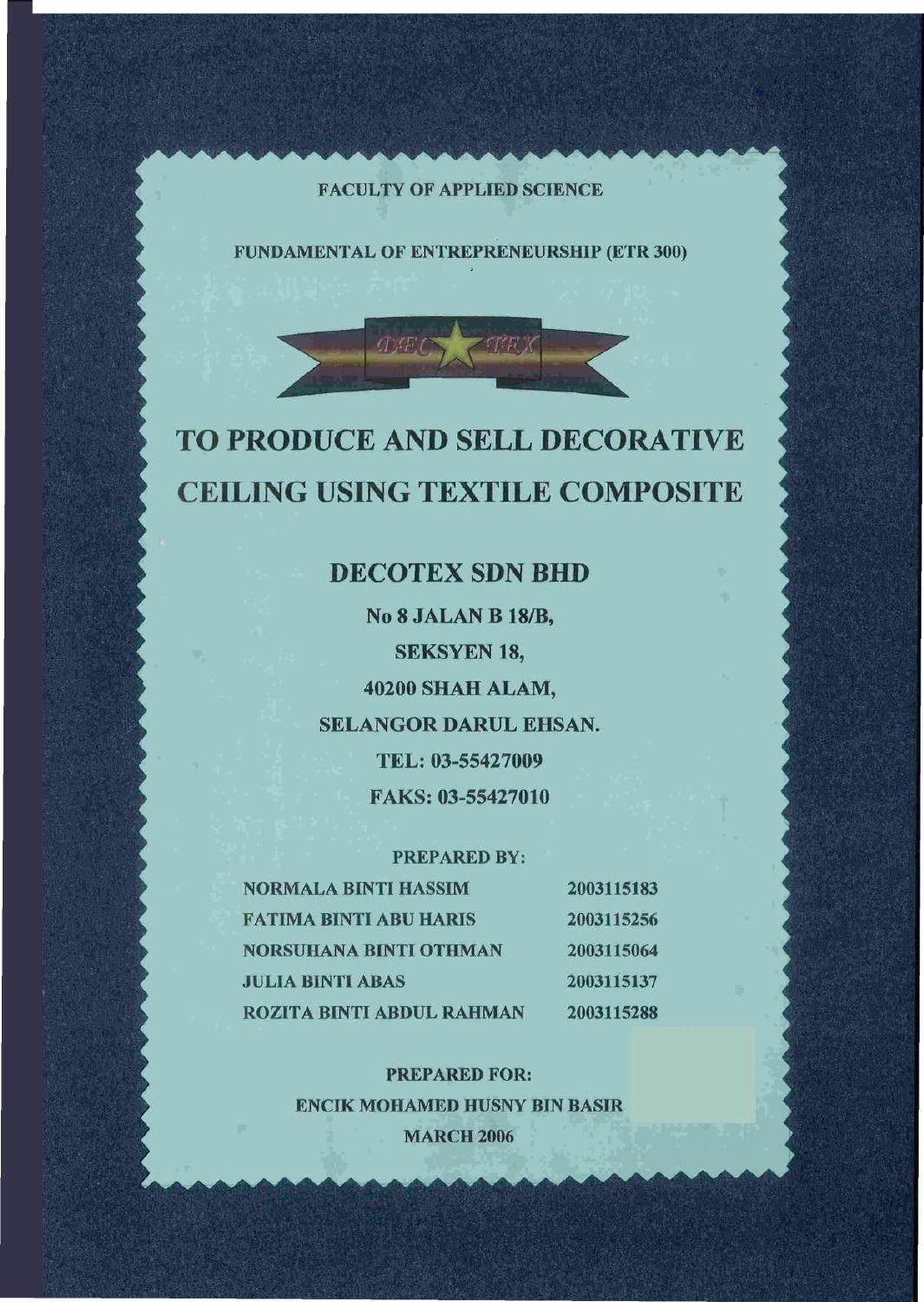#### FACULTY OF APPLIED SCIENCE

FUNDAMENTAL OF ENTREPRENEURSHIP (ETR 300)



# **TO PRODUCE AND SELL DECORATIVE CEILING USING TEXTILE COMPOSITE**

# **DECOTEX SDN BHD**

No 8 JALAN B 18/B, SEKSYEN 18, 40200 SHAH ALAM, SELANGOR DARUL EHSAN. TEL: 03-55427009 FAKS: 03-55427010

#### PREPARED BY:

| <b>NORMALA BINTI HASSIM</b>   | 2003115183 |
|-------------------------------|------------|
| <b>FATIMA BINTI ABU HARIS</b> | 2003115256 |
| <b>NORSUHANA BINTI OTHMAN</b> | 2003115064 |
| <b>JULIA BINTI ABAS</b>       | 2003115137 |
| ROZITA BINTI ABDUL RAHMAN     | 2003115288 |

PREPARED FOR: ENCIK MOHAMED HUSNY BIN BASIR **MARCH 2006**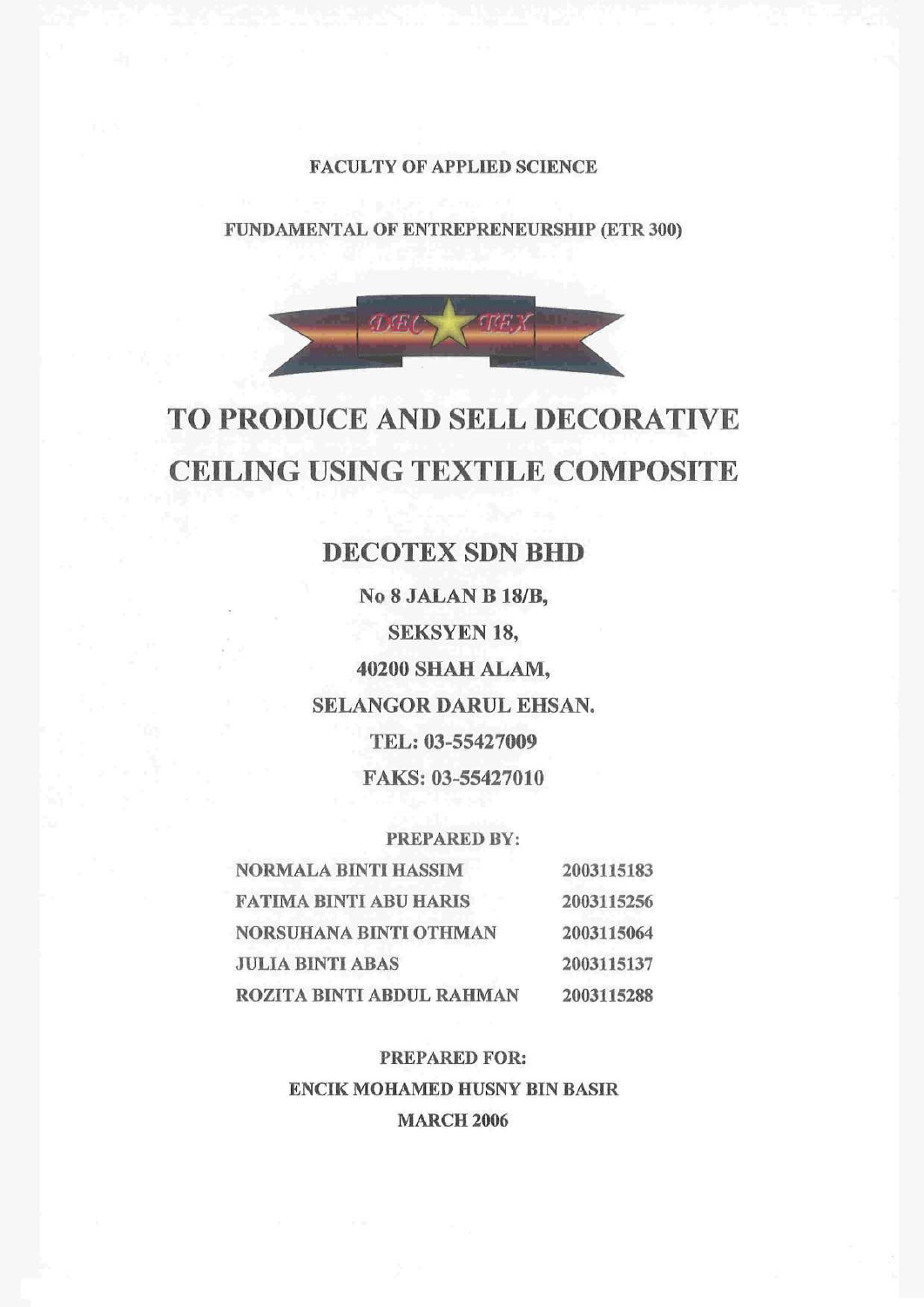## **TABLE OF CONTENTS**

| <b>Letter of Submission Bussiness Planning</b>    | iv |
|---------------------------------------------------|----|
| Acknowledgement                                   | v  |
| <b>SECTION 1: EXECUTIVE SUMMARY</b>               | 1  |
| 1.1 Name of company                               | 1  |
| 1.2 Nature of the business                        | ł. |
| 1.3 Industry profile                              | 1  |
| 1.4 Location of the business                      | 2  |
| 1.5 Factors in selecting the proposed business    | 2  |
| 1.6 Future prospect of the business               | 3  |
| <b>SECTION 2: BUSINESS PLAN PURPOSES</b>          | 4  |
| <b>SECTION 3: BUSINESS / COMPANY BACKGROUND</b>   | 5  |
| <b>SECTION 4: BACKGROUND OF OWNER / DIRECTORS</b> | 6  |
| 4.1 Normala binti Hassim                          | 6  |
| 4.2 Fatima binti Abu Haris                        | 7  |
| 4.3 Norsuhana binti Othman                        | 8  |
| 4.4 Julia binti Abas                              | 9  |
| 4.5 Rozita binti Abdul Rahman                     | 10 |
| <b>SECTION 5: ADMINISTRATION PLAN</b>             | 11 |
| 5.1 Mission of company                            | 11 |
| 5.2 Objective of company                          | 11 |
| 5.3 Introduction                                  | 12 |
| 5.4 Organization chart                            | 16 |
| 5.5 List of administration personnel              | 17 |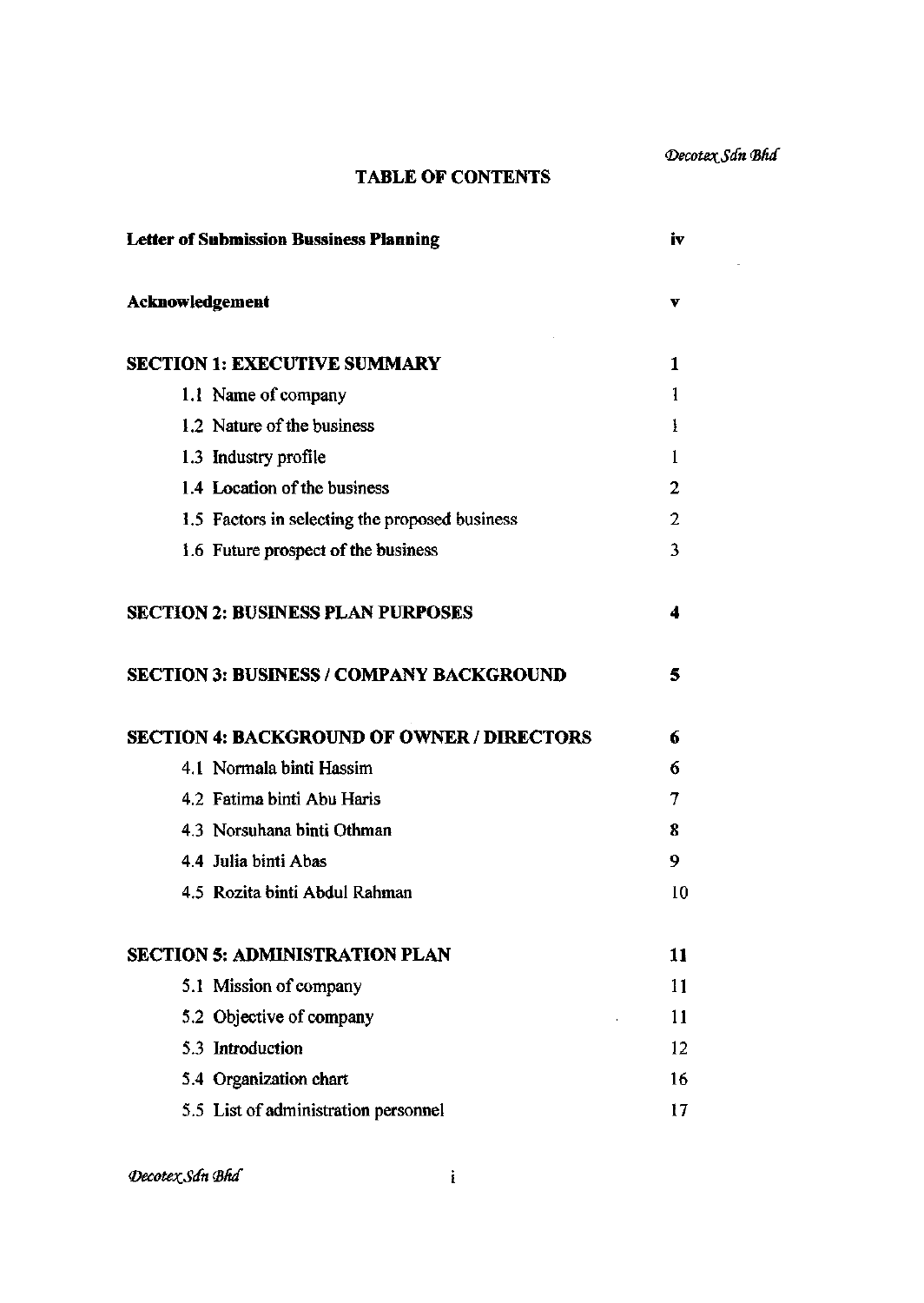|     |                                                          | Decotex San Bha |
|-----|----------------------------------------------------------|-----------------|
|     | 5.6 Schedule of tasks and responsibilities               | 18              |
|     | 5.7 Schedule of remuneration                             | 20              |
|     | 5.8 List of office equipment                             | 21              |
|     | 5.9 Administration budget                                | 22              |
|     |                                                          |                 |
|     | <b>SECTION 6: MARKETING PLAN</b>                         | 23              |
|     | 6.1 Product and service description                      | 23              |
|     | 6.2 Target market                                        | 26              |
|     | 6.3 Market size                                          | 27              |
|     | 6.4 Competition                                          | 29              |
|     | 6.4.1<br>List of competition                             | 29              |
|     | 6.4.2 Strength and weakness of the competitors           | 30              |
|     | 6.5 Market share                                         | 31              |
|     | 6.6 Sales forecast                                       | 32              |
|     | 6.7 Marketing strategies                                 | 33              |
|     | 6.8 Marketing budget                                     | 35              |
|     |                                                          |                 |
|     | <b>SECTION 7: OPERATION PLAN</b>                         | 36              |
|     | 7.1 Description of the operation process                 | 37              |
|     | 7.2 Operation flow chart                                 | 39              |
|     | 7.3 Capacity planning – output in unit / operations time | 40              |
|     | 7.4 Materials requirement                                | 41              |
|     | 7.5 List of operation personnel                          | 43              |
|     | 7.6 Schedule of task and responsibilities                | 44              |
| 7.7 | Schedule of remuneration                                 | 45              |
|     | 7.8 Machines and equipment                               | 46              |
|     | 7.9 Operation space layout plan                          | 47              |
|     | 7.10Operation overhead                                   | 49              |
|     | 7.11 Operation budget                                    | 50              |